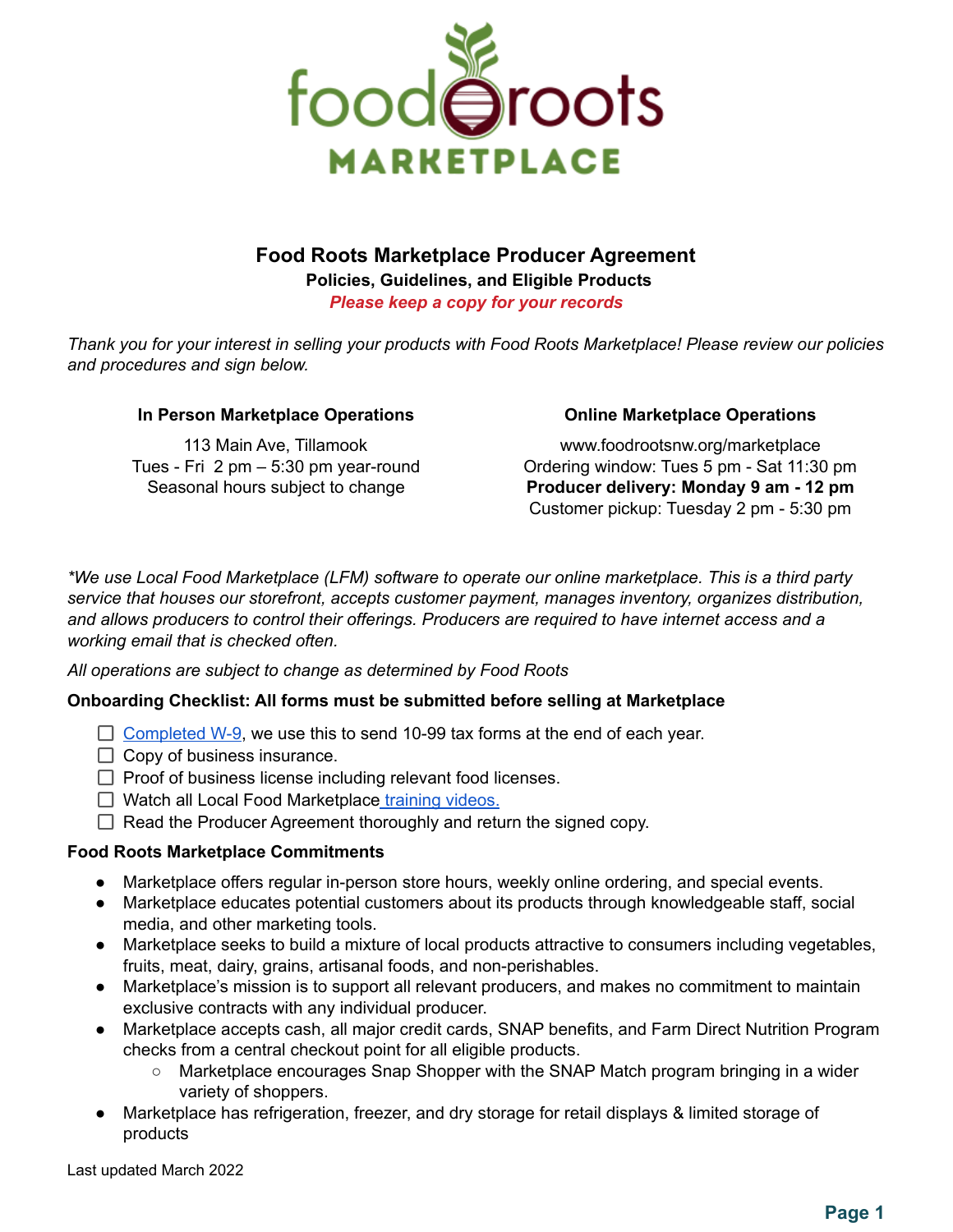- Marketplace refreshes and restocks produce from available in-store inventory and will communicate sales and inventory supply information to producers.
- Marketplace pays 80% of gross retail sales to producers at the end of each month.
	- See 2022 [Marketplace](https://docs.google.com/document/u/0/d/1jRKBZo-BQNPk03yEXf6jfEhfbNIUA2tCh_ShAM6-iIQ/edit) Producer Payout Schedule for exact date ranges.

### **Producer Commitments**

- Producers will own and set the price for their products unless otherwise specified. Producers will work with Marketplace to make sure that pricing is consistent with similar products as appropriate.
- Producers will comply with Marketplace quality standards and feedback outlined by Marketplace Coordinator and Food Roots staff. Products that consistently fail to meet Marketplace quality standards will be discontinued. These standards make Marketplace competitive with local grocery stores, securing the success of all our individual producers and Marketplace as a whole.
	- The FR Marketplace staff are your representatives in the store and will use their digression to issue refunds/discounts when situations arise.
- Producers will provide a sufficient supply to match demand through deliveries at least once per week for perishable items, and as needed for non-perishable items. Maintaining availability of products is critical for customer satisfaction and returning business. The store has limited cooler and dry storage space which is available for producers to store inventory.
- Producers will deliver on Mondays during regular business hours unless otherwise arranged. Producers will assist Marketplace staff in bringing in and properly storing products as needed.
- Producers will bring an itemized list of inventory with each delivery to assist FarmTable staff in correctly entering their products into inventory. *Ex. 10 bags carrots, 20 bags salad mix, 10 bags kale.*
- Producers will communicate with Marketplace about how to care for your products.
- Producers will be responsive and will be proactive in communicating changes.
- Producers will authorize Marketplace to act on their behalf for replacement items and returns.
- Producers may opt to claim expiring food products or have them donated on their behalf.

# **Monthly Administrative Fee, Markup and Commission**

Food Roots main goal as a non-profit is to build a robust food system in Tillamook County. Helping producers succeed by increasing food sales and overall visibility is an important piece in that mission. For the Marketplace to continue to be a success and offer different revenue opportunities for local producers there is a small markup/commission and administrative fee.

- The *markup is 25%* of the Producer Price which is the final Retail Price. The Marketplace's *commission is 20%* of the final Retail Price. It is important to note the producer has control over the Producer Price as long as it is within the overall market value. Example: Producer Price is \$10 making the Retail Price \$12.50 and the Marketplace's commission is \$2.50. (20% of \$12.50 is \$2.50)
- The Marketplace will charge a small administrative fee for all active Producers selling products with the Marketplace. The fee will be taken out of the monthly producer payout and the fee guidelines are:
	- \$10 per month (active sales).
	- \$100 for 12 months of sales if paid upfront.
	- New producers will have administrative fees waived for the first two months.
	- Monthly fees will only be deducted if overall producer sales are \$100 and above per month.

# **Eligible Producers and Products**

Only producers who grow in Tillamook County and adjacent counties are eligible to sell food, plants, or other agricultural products at FR Marketplace.